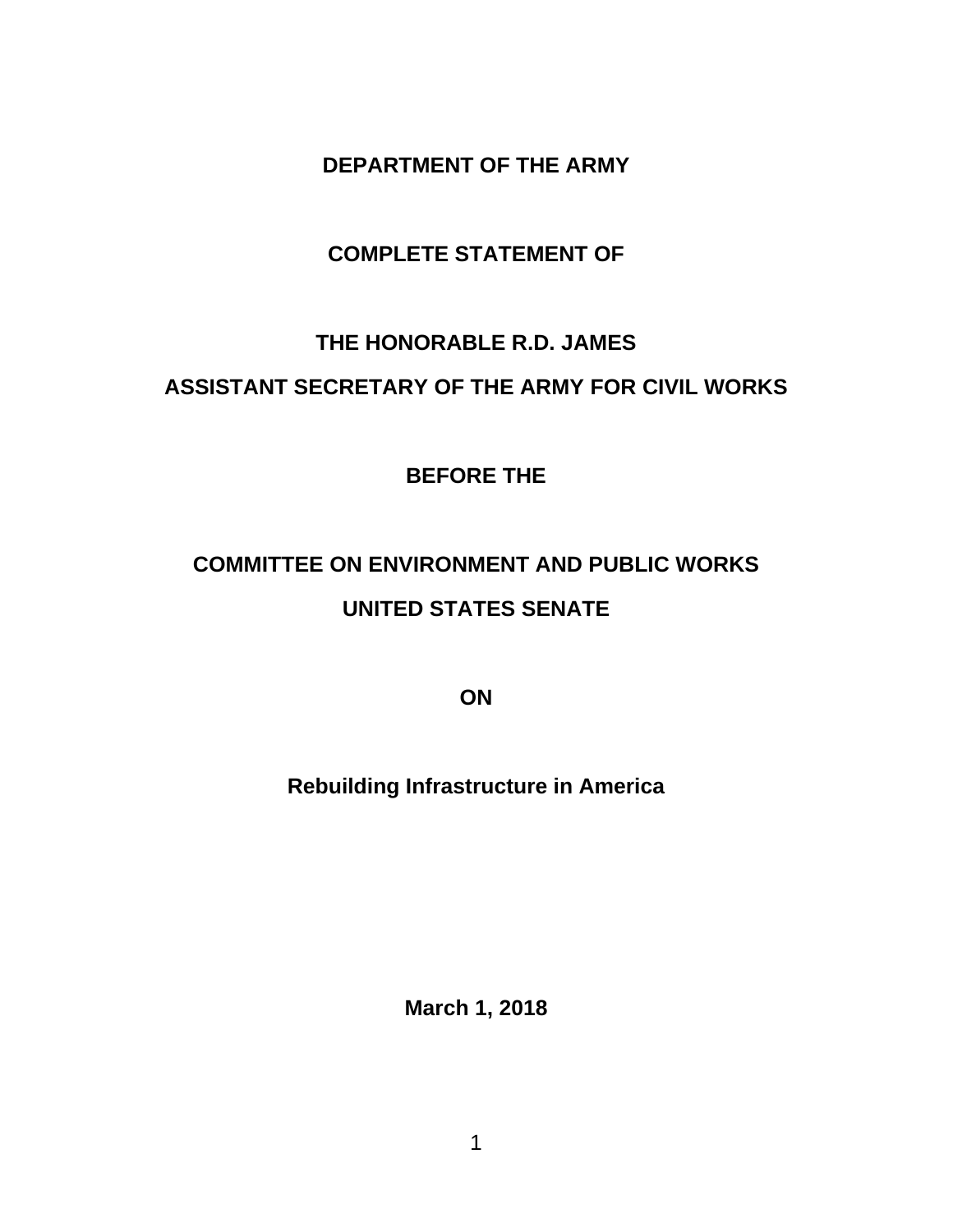Mr. Chairman and Members of the Committee:

I am honored to testify before you today on the President's recently released infrastructure plan and the water resources needs and challenges of our Nation. I was recently sworn in as the Assistant Secretary of the Army for Civil Works. I look forward to working with you to advance the delivery of our nation's water resources infrastructure through innovative approaches and streamlined processes.

The U.S. Army Corps of Engineers (Corps) has played a significant role in the development of the Nation's water resources. The Civil Works program of the Corps has three main missions: commercial navigation, flood and storm damage reduction, and aquatic ecosystem restoration. In this regard, the Corps works with our Nation's coastal ports to maintain their channels, operates and maintains the inland waterways, supports State and local flood risk management activities, works to restore significant aquatic ecosystems, and operates and maintains multipurpose dams, as well as the reservoirs behind them. There are about 250 million day-visits a year for recreation at Corps lands and reservoirs, making the Corps one of the top Federal recreation providers.

The infrastructure that the Corps maintains includes 13,000 miles of coastal navigation channels (including the channels of the Great Lakes), 12,000 miles of inland waterways, 715 dams, 241 locks at 195 navigation sites, 14,700 miles of levees, and hydropower plants at 75 locations with 353 generating units. These projects help provide risk reduction from flooding in our river valleys and along our coasts, facilitate the movement of approximately two billion tons of waterborne commerce, and provide up to 24 percent of the Nation's hydropower.

Much of this infrastructure was constructed in the first half of the twentieth century and today requires a significant amount of resources to maintain. The traditional Civil Works approach to constructing and maintaining these projects is not sustainable. The Corps estimates that it could take over 100 years for the Corps to construct all currently authorized Civil Works projects under the current approach.

One of the President's top priorities is to rebuild and modernize the Nation's infrastructure. The President has proposed a \$200 billion Federal commitment to stimulate at least \$1.5 trillion in new infrastructure investment. The goal is to secure long-term reforms on how infrastructure projects are regulated, funded, delivered, and maintained. By streamlining project delivery and removing barriers, we hope to incentivize and expedite the delivery of our Nation's infrastructure.

The President's infrastructure legislative principles were publicly released on February, 12, 2018. The legislative principles directly applicable to the Corps' Civil Works responsibilities fall within six general areas:

(1) Water Resources Infrastructure – These principles would remove barriers and provide new authorities to expedite the delivery of infrastructure projects through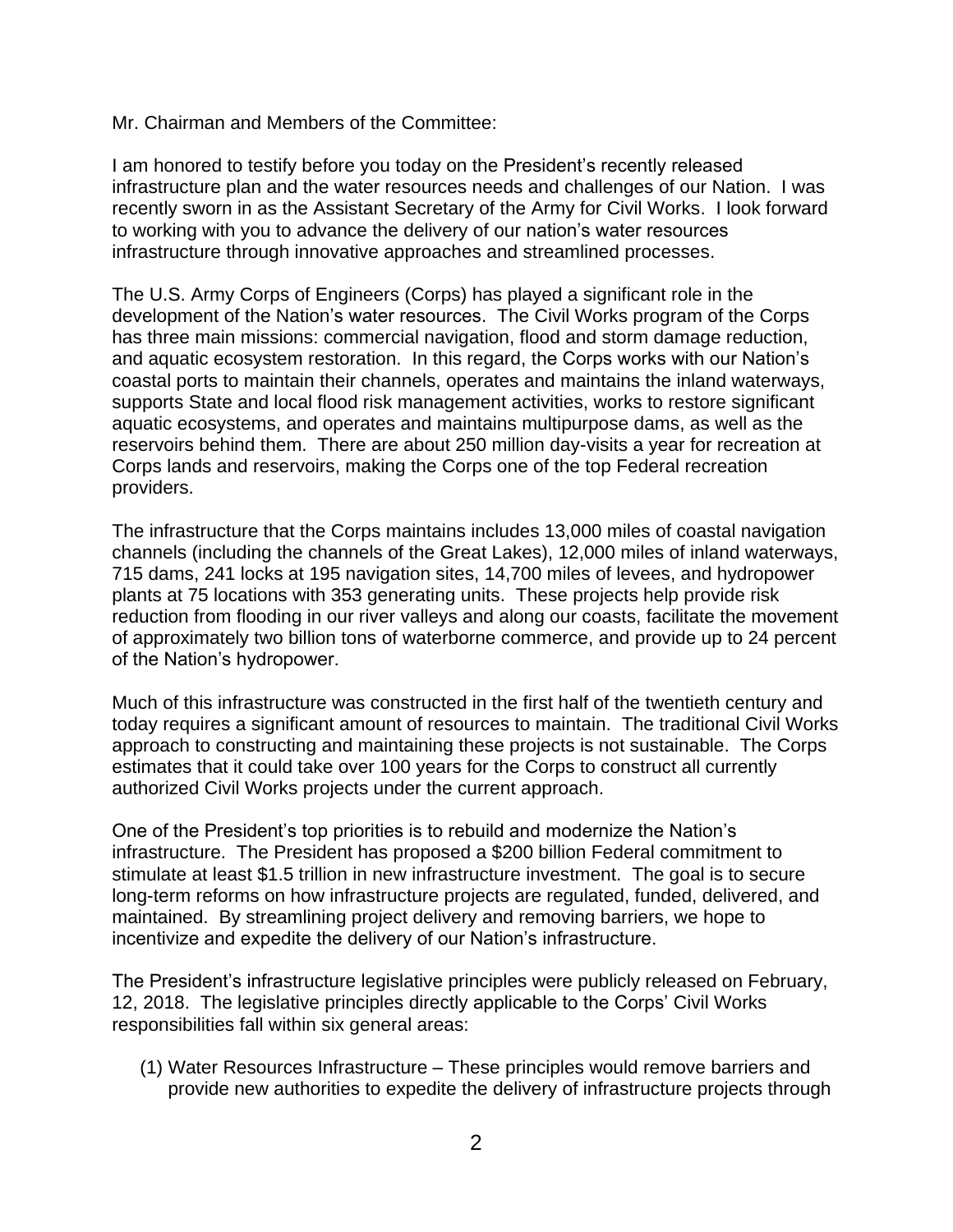a variety of mechanisms focused on revenue generation, streamlining project delivery, and innovative acquisition approaches.

- (2) Inland Waterways The combination of new and existing revenue streams combined with non-federal partnerships would enable greater efficiencies and innovations for our nation's inland waterways.
- (3) Incentives Incentives in the form of grants to non-federal entities are intended to encourage innovation, accelerate project delivery, and increase State, local, and private participation.
- (4) Water Infrastructure Finance and Innovation Act (WIFIA) Incentives in the form of low-cost loans are also intended to encourage innovation, accelerate project delivery, and increase State, local, and private participation. The legislative principles would expand the U.S. Environmental Protection Agency (EPA) authorization and budget authority to include non-Federal flood mitigation, navigation, and water supply projects.
- (5) Environmental Reviews and Permitting In addition to broad environmental and permitting reforms, the legislative principles would further streamline the Corps' Section 404/10 and Section 408 programs to support timely decisions while maintaining environmental protections provided by law.
- (6) Divestiture The infrastructure legislative principles authorize Federal divestiture of assets that would be better managed by State, local, or private entities. One of these assets is the Washington Aqueduct, which the Corps currently owns and operates.

The President's infrastructure proposal is an opportunity for the Corps to apply new financing approaches and streamline processes that enable needed change to meet current and future needs of the Nation. The current paradigm for investing in water resources development is not sustainable and can deter rather than enable local communities, states, and the private sector from making important investments on their own, even when they are the primary beneficiaries. The Administration's infrastructure proposal and other reforms in the Budget, such as reducing the Harbor Maintenance Tax, would facilitate local decision-making by those who know best what investments are needed and improve how we as a Nation invest in water resources.

Further, we recognize the importance of establishing a "one federal decision" structure for environmental reviews with the goal of shortening environmental timelines to two years on average while still protecting the environment. In particular, we appreciate the need to eliminate redundant and unnecessary reviews, concurrences and approvals, as well as the importance of firm deadlines to complete reviews and make decisions. As a member of the Federal Permitting Improvement Steering Council (Permitting Council), which carries out the statutory responsibilities identified in Title 41 of the Fixing America's Surface Transportation Act (FAST-41), the Corps has committed to work with